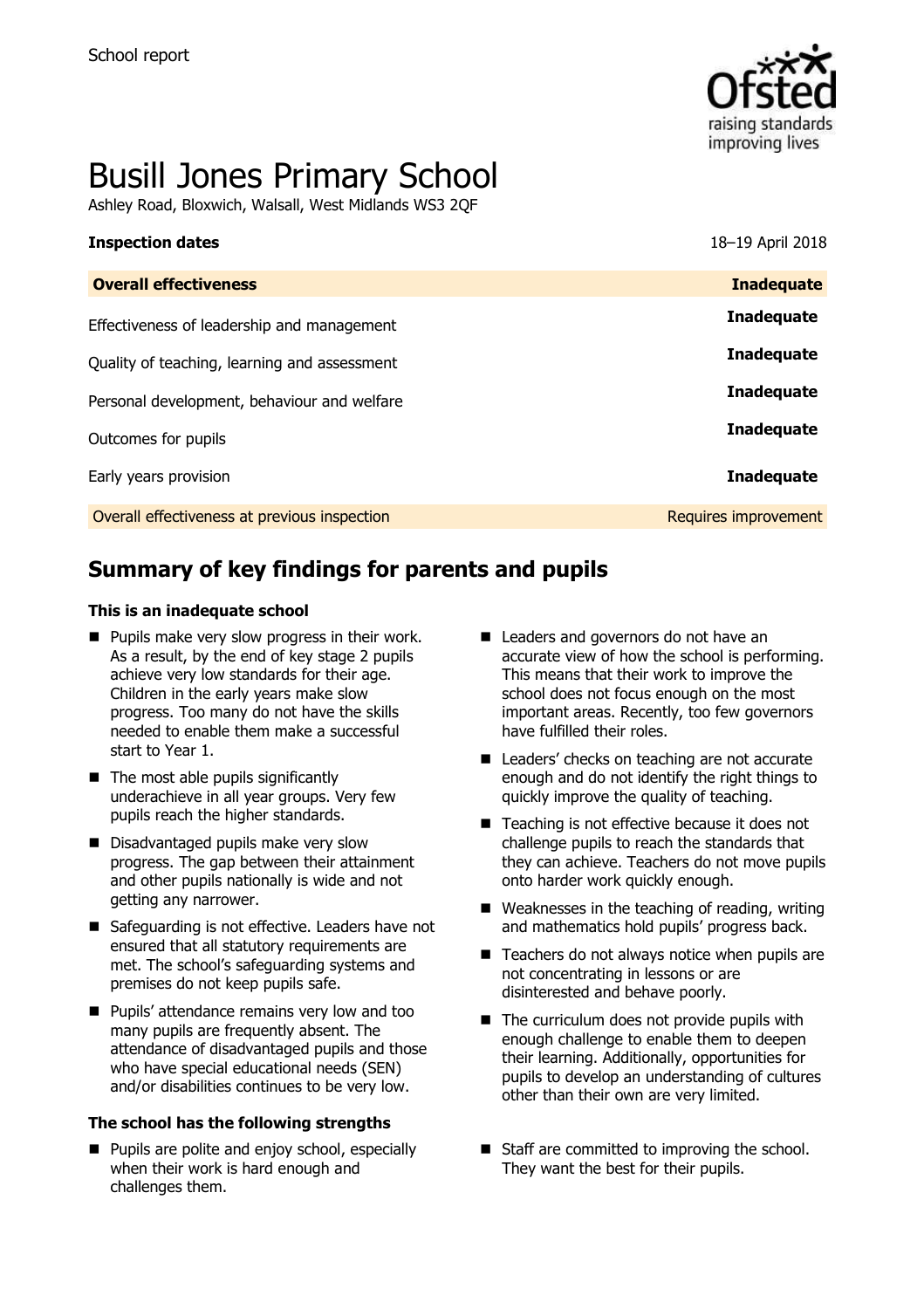

# **Full report**

In accordance with section 44(1) of the Education Act 2005, Her Majesty's Chief Inspector is of the opinion that this school requires special measures because it is failing to give its pupils an acceptable standard of education and the persons responsible for leading, managing or governing the school are not demonstrating the capacity to secure the necessary improvement in the school.

### **What does the school need to do to improve further?**

- Improve the leadership and management of the school by:
	- urgently reviewing the school's safeguarding practices so that systems and the grounds keep pupils safe, and statutory requirements for safeguarding are met
	- all leaders forming an accurate understanding of the school's performance to better inform their drive for improvement
	- speeding up the rate at which teaching improves by making accurate checks to identify precisely what teachers need to do better
	- ensuring that professional development opportunities for teachers are closely linked to their individual needs
	- improving the quality of learning tasks across the curriculum so that pupils gain a secure knowledge and understanding of what they learn
	- making sure that all governors fulfil their responsibilities, including systematically reviewing the school's performance to gain an accurate understanding of its strengths and weaknesses
	- ensuring that governors provide the right sort of challenge to senior leaders.
- Raise pupils' achievement by:
	- significantly accelerating pupils' progress in reading, writing and mathematics in key stages 1 and 2
	- accelerating the progress made by children in the early years so that more reach the standard necessary to be well prepared for the start of Year 1
	- speeding up the progress made by the most able pupils so that many more reach the higher standards in their work throughout the school
	- ensuring that disadvantaged pupils make much faster progress and reach standards closer to those reached by other pupils nationally.
- Improve the quality of teaching, learning and assessment by:
	- raising teachers' expectations of what pupils can achieve
	- ensuring that time is better used in lessons
	- moving pupils on to harder tasks much more quickly and when they have a secure grasp of their learning
	- making sure the work set for the most able pupils is hard enough
	- making accurate assessments of pupils' achievements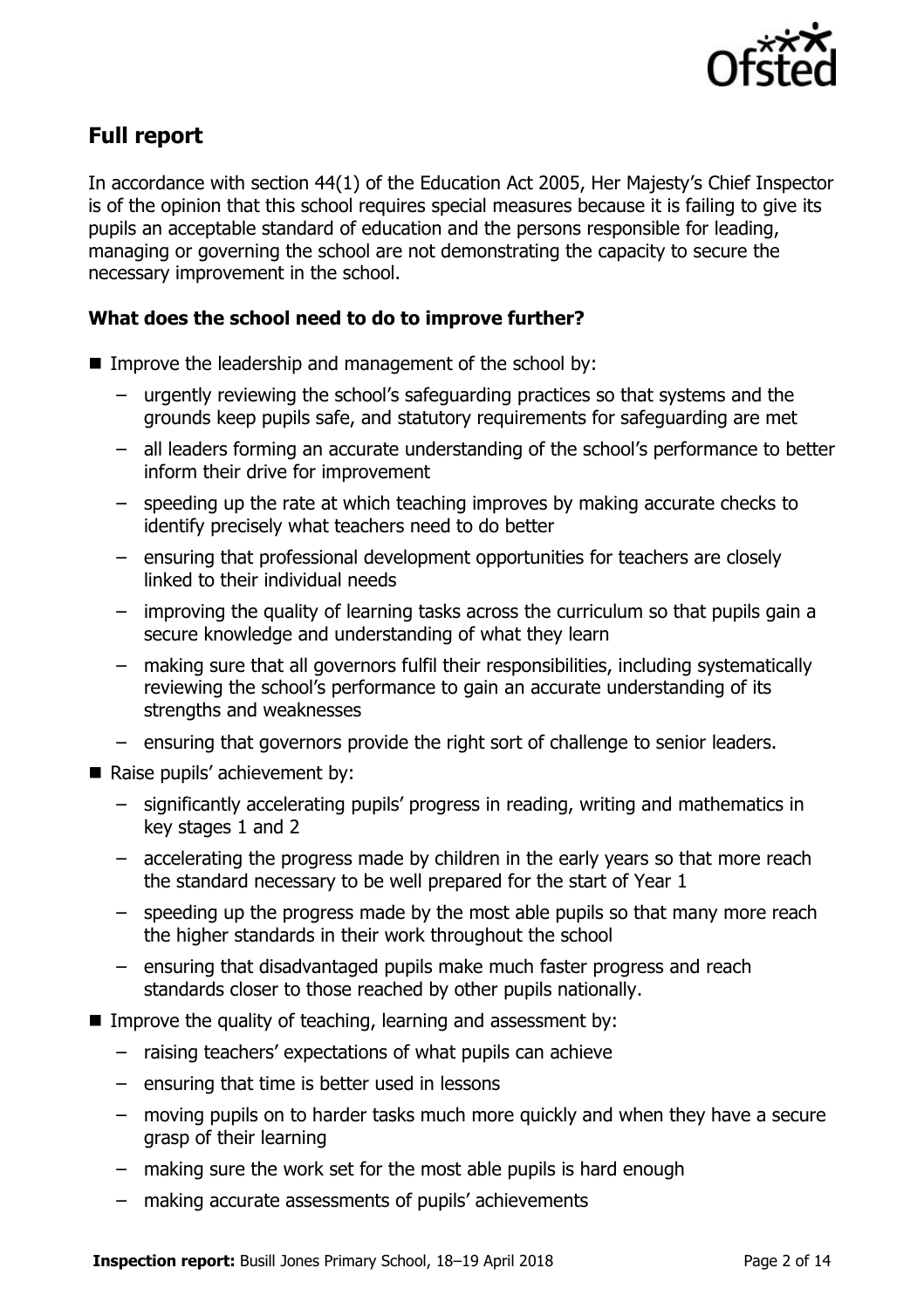

- teachers consistently ensuring that lessons capture pupils' interest and guiding pupils back to their work when they become distracted
- providing pupils with opportunities to read a wider range of more challenging texts, ensuring that phonics teaching is of a consistently high standard, and strengthening the teaching of higher-order comprehension skills, particularly in key stage 2
- providing opportunities for pupils to practise their writing skills in different subjects and teaching the skills pupils need to improve their writing
- ensuring that most pupils work securely at the standard expected for their age in mathematics and have opportunities to deepen their understanding through reasoning and problem-solving tasks.
- Improve pupils' personal development by:
	- significantly raising pupils' attendance and reducing the high number of pupils who are frequently absent from school
	- reducing the very high level of absences for disadvantaged pupils and those who have SEN and/or disabilities
	- deepening pupils' understanding of cultures other than their own.

An external review of governance should be undertaken in order to assess how this aspect of leadership and management may be improved.

An external review of the school's use of the pupil premium should be undertaken in order to assess how this aspect of leadership and management may be improved.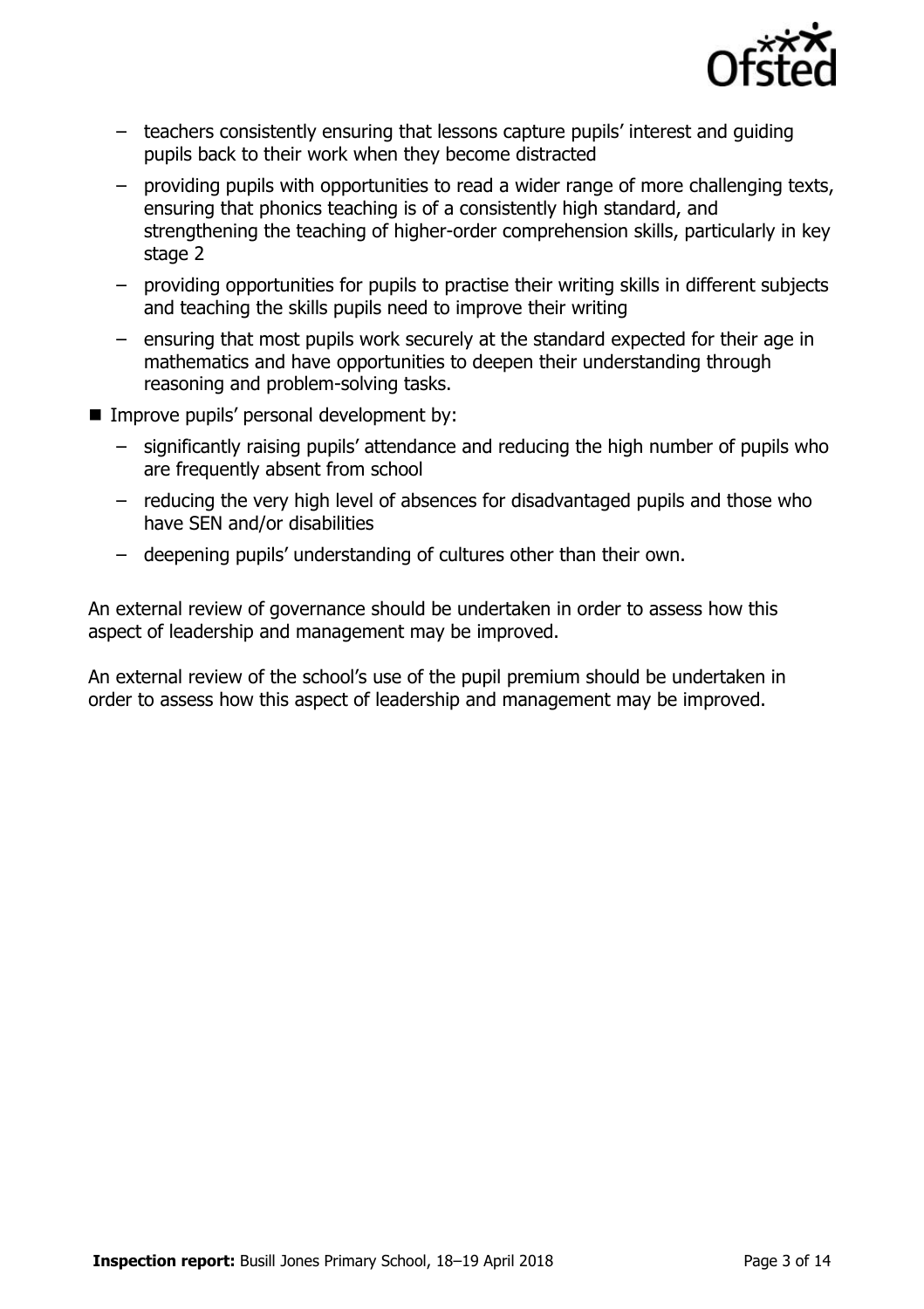

# **Inspection judgements**

#### **Effectiveness of leadership and management Inadequate**

- Leaders have not made essential improvements to the school's overall effectiveness. As a result, pupils significantly underachieve in their work because teaching is weak, safeguarding is ineffective and pupils' personal development is inadequate. Most of the areas identified for improvement at the last inspection remain of concern. In some areas they have become worse.
- Leaders do not have an accurate picture of the school's performance. They think the school is doing better than it is. This is particularly the case when they talk about pupils' progress. Leaders think that this has accelerated but it is still very slow. Leaders misjudge the quality of teaching and think it is better than it is. Because their views are not accurate, leaders' plans to improve the school are not focused enough on the areas the school urgently needs to tackle.
- Leaders make regular checks on the quality of teaching. However, checks do not focus on helping staff improve the most important areas in teaching that will lead to quick and sustained improvements. Leaders' checks lack rigour because they do not systematically see if teachers have improved on areas identified previously as needing improvement. Therefore, teaching is not improving.
- Leaders do not ensure that professional development is tailored to meet teachers' specific needs. The school's new appraisal process for teachers does not focus support on a broad enough range of areas that teachers need to improve. This further holds back improvement.
- Leaders have not raised staff's expectations of what pupils are capable of, to ensure that pupils make fast enough progress. Too often, leaders accept teachers' low expectations, particularly for the most able pupils. Records of leaders' checks on teaching show that too often, staff are not asked to challenge the most able pupils.
- Leaders' checks on pupils' progress are not accurate. Leaders think that pupils are making faster progress than they are. This is because assessments of pupils' work are not accurate and too generous. Leaders have recognised that some teachers' assessments are too positive.
- Leaders' plans to use additional funding for disadvantaged pupils have not been successful. Although they have identified potential barriers faced by disadvantaged pupils, plans have not successfully accelerated this group's progress. Leaders have not identified this when reviewing their plans and are not aware that disadvantaged pupils continue to make such slow progress. Some leaders were unclear about the plans for disadvantaged pupils.
- Leaders' plans for the use of the primary physical education (PE) and sports premium are more successful in terms of providing a broad range of additional activities. However, leaders' reviews are not effective and so they have a limited understanding of the impact of their plans.
- Leaders don't always make good use of funding to support pupils who have SEN and/or disabilities. Leaders' work to provide specific support for pupils from the resource provision has been successful because tasks set are focused closely on pupils' needs.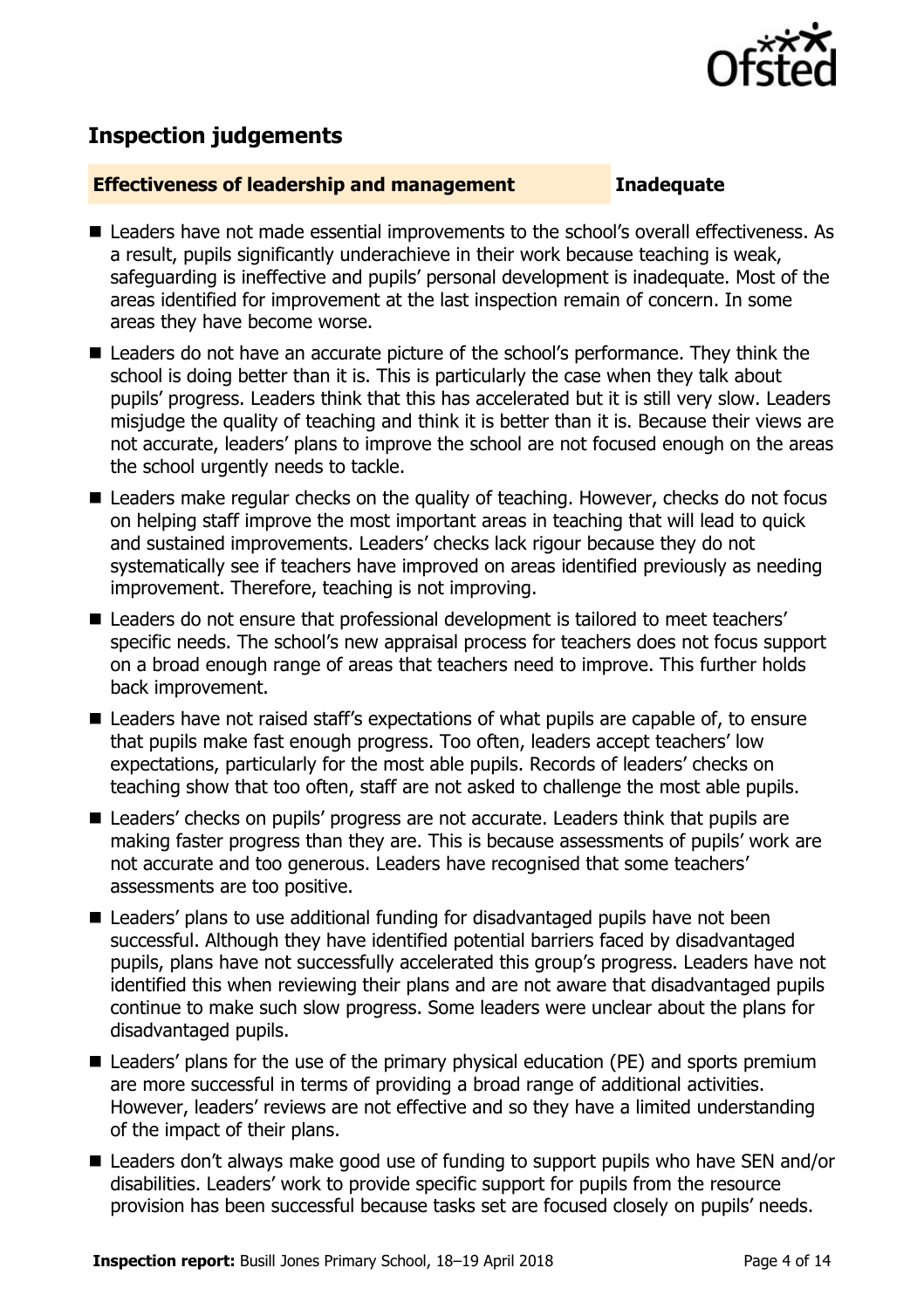

However, provision is not as well targeted for mainstream pupils who have SEN and/or disabilities. As a result, they make less progress.

- Leaders have ensured that the curriculum includes a broad range of subjects. However, many of the activities demand limited responses from pupils. This leads to pupils developing a shallow understanding of subjects.
- **Pupils have very limited opportunities to practise their writing skills in different subjects** despite this being raised as a concern at the last inspection. Leaders have also not ensured that the curriculum provides pupils with strong enough opportunities to develop their understanding of cultures other than their own. A strength is the music tuition provided by a peripatetic teacher. Pupils in a number of year groups play, as a class, a range of instruments with skill and to a high standard. When performing, pupils are fully absorbed and show the high-quality work they are capable of producing. Otherwise, leaders are not promoting pupils' spiritual, moral, social and cultural development well enough.
- The quality of leaders' relationships with parents and carers is mixed. Inspectors were approached by many parents who were unhappy with aspects of the school's work and how leaders have resolved problems.
- The local authority has identified that the school is not performing well. It considers the school to be 'vulnerable' and recently sent a 'pre-warning notice' to governors and leaders to highlight its concerns. The local authority is providing a range of support from a local teaching school.
- Leaders have concentrated on improving pupils' behaviour. Incident logs and other accounts show some improvement this year. However, behaviour is now only as strong as it was at the previous inspection.

### **Governance of the school**

- The chair and vice-chair of governors have shown a high level of commitment. The work of governance has rested heavily on their shoulders and, despite coming up against challenging situations, their dedication and support have not wavered. However, governance has been too reliant on them. With changing membership, they recognise the need for a full range of governors to play an active part in improving the school.
- Governors recognise some of the pressing issues but have not used the full range of measures, particularly in relation to pupil achievement, to check on the school's performance. Governors therefore do not have an accurate view of how well the school is doing. They view the school's performance too positively.
- Because governors are not always clear about the school's effectiveness, minutes of meetings show that governors do not ask challenging enough questions about the right issues to effectively hold senior leaders to account. The committee responsible for doing this rarely gets to the heart of issues relating to standards. There is little systematic review of how funding for the PE and sport premium is used.
- Governors have recently reviewed their skills and are aiming to ensure that members have a broad enough range of skills, especially concerning their interpretation of assessment information and data. Many governors have taken on roles to check on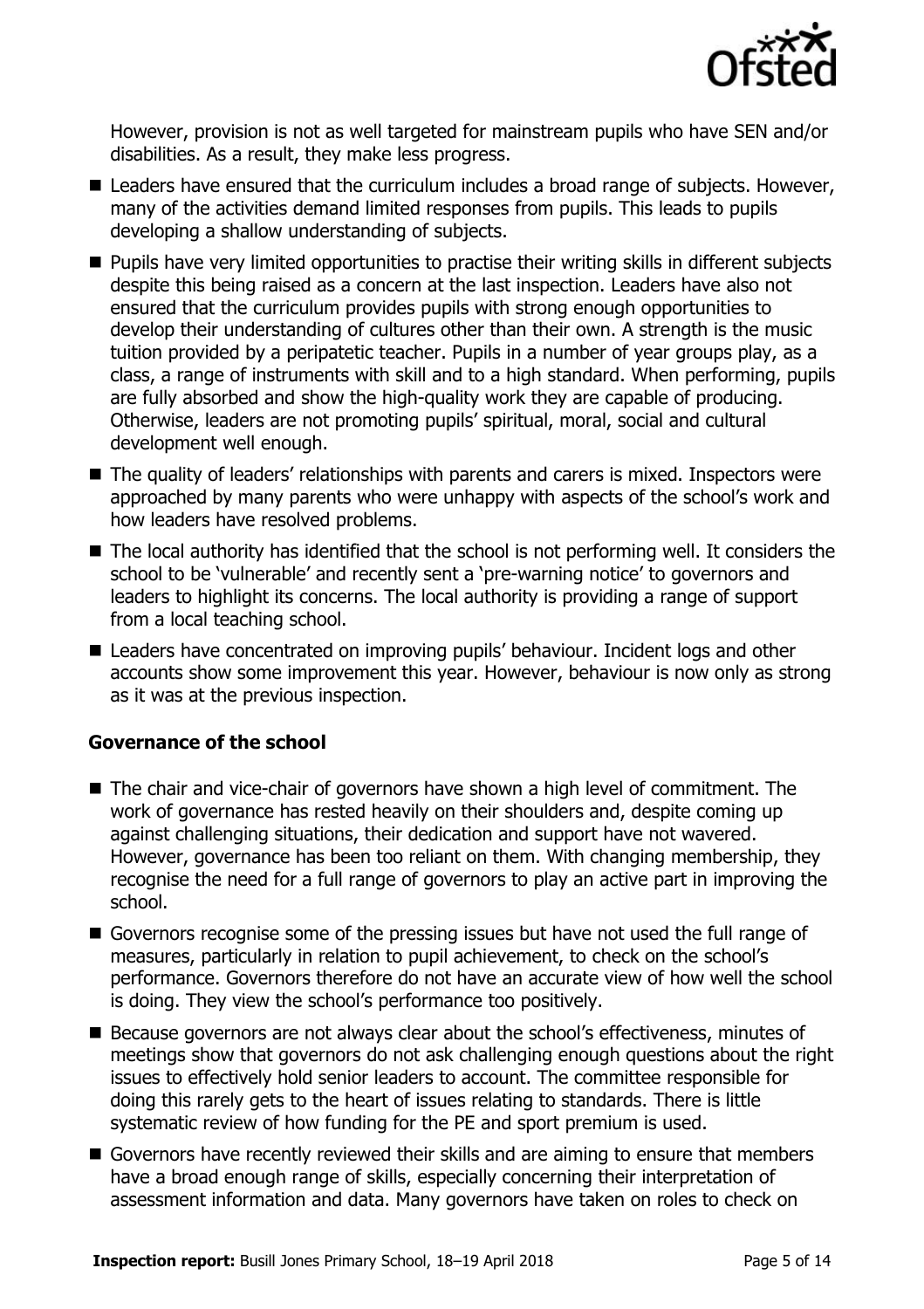

aspects of school life such as safeguarding. Although governors attend training, particularly in relation to safeguarding, they have not identified some of the school's shortfalls in this area.

### **Safeguarding**

- The arrangements for safeguarding are not effective.
- Statutory requirements are not met fully. Not all governors have had necessary checks required when joining the governing body. Parents have raised concerns about how effective safeguarding systems are in relation to the premises. During the inspection, gates and doors were left open allowing unsupervised access to the site. This has now been rectified. An outdoor area in the early years considered unsuitable by health and safety officials was accessible to children. Toileting facilities, recently put into use for some of the early years children were not suitable.
- Discussions with staff show that not all have received the information they need to know about safeguarding when starting their job. Pupils' lack of knowledge of cultures other than their own is not helping pupils avoid forming potentially extreme views. The school does, however, have a suitable safeguarding policy which is updated each year by governors.

### **Quality of teaching, learning and assessment Inadequate**

- Teachers do not have high enough expectations for their pupils. Work in most classes is set at a level well below what is expected for pupils' ages, except in a few cases in key stage 1. For instance, in mathematics, pupils in one lesson completed multiplication activities that they could easily do. These activities were those expected for much younger pupils. The setting of work that is too easy is a particular weakness in the teaching of mathematics. Many pupils find the lessons too easy in most subjects. This was clear from pupils' books and pupils commented on this to inspectors. As a result, pupils do not make enough progress.
- $\blacksquare$  In lessons, teachers are often too slow to move pupils onto harder work when they have gained a secure knowledge and understanding in lessons. Inspectors saw many examples in pupils' books of pupils being expected to keep on doing the same sorts of tasks rather than harder ones. Teachers do not use their plans for lessons flexibly enough or establish a pace appropriate to pupils' learning. This slows the progress pupils make as teachers are not noticing when pupils are ready to move on and do not adjust their teaching to set harder tasks.
- $\blacksquare$  Teachers do not provide hard enough work for the most able pupils. Very few pupils work within the higher standards. In mathematics for example, pupils have very limited opportunities to complete more challenging tasks using reasoning and problem-solving skills in order to deepen their understanding.
- Too often, lessons fail to inspire or interest some pupils. Inspectors saw examples of pupils becoming disinterested and bored by their work. When lessons were more interesting, pupils became excited and fully engaged. In key stage 1 for example, a theme of lessons around Little Red Riding Hood captured pupils' interest in their learning.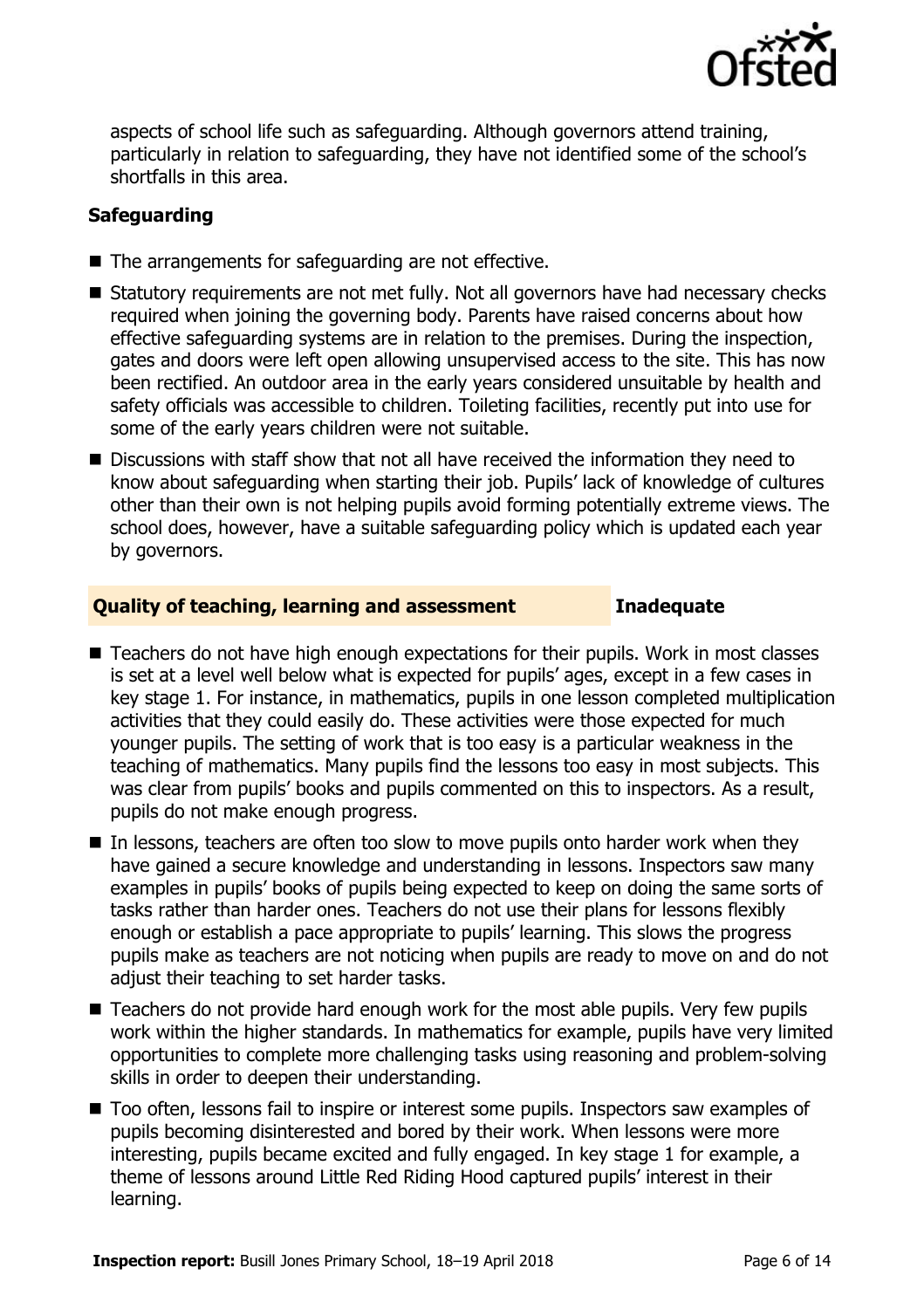

- Some of the tasks set in subjects such as history and geography demand very limited responses from pupils. This has led to them not developing a secure grasp or understanding of the work in these subjects.
- Teachers do not always notice when pupils become distracted in lessons or fail to join in. As a result, teachers are not able to encourage pupils to become involved again in the learning opportunities. This slows the pace of learning for these pupils.
- Teachers' assessments of pupils' achievements are not accurate enough. Teachers often judge the standard of pupils' work too highly and this creates an inaccurate view that pupils are making faster progress than they actually are.
- The teaching of writing in key stage 2 does not focus enough on the features pupils need to produce work at the required standard or for pupils to make sufficient progress. Across the school, teachers do not challenge pupils when they make errors in their writing. As a result, pupils continue to make the same mistakes, which holds back their progress.
- When teaching reading, phonics skills are not consistently well taught in key stage 1. Consequently, many pupils struggle to read fluently. Opportunities to teach the higherorder comprehension skills, such as inference and reasoning, are limited in key stage 2. Pupils are not encouraged to read books that challenge them or develop their reading skills well enough. Pupils have a limited knowledge of different authors and do not have a rich enough 'diet' of reading.
- Teaching for pupils who have SEN and/or disabilities is varied. It is better for pupils who are provided with additional support from the additionally resourced provision as accurate assessment has helped ensure that teaching is linked to their needs. However, provision is mixed for other pupils who have SEN and/or disabilities who do not receive this extra support. Staff can provide too much help for these pupils which prevents them from practising new skills independently. This slows their progress.

#### **Personal development, behaviour and welfare Inadequate**

#### **Personal development and welfare**

- The school's work to promote pupils' personal development and welfare is inadequate.
- Pupils' understanding of cultures that are different to their own is very limited. Pupils struggle to talk about different cultures and in some cases, are forming some misconceptions. These included not wanting to say the word 'Muslim' in case it was racist, or describing Christianity as the 'English religion'. The school's provision for pupils' cultural development is not effective.
- Many pupils talk in a positive manner about their school. These pupils have some sense of pride in their achievements, although often wish that the work set could be harder. However, others become frustrated with school and are less positive.
- **Pupils have good manners and speak politely to staff and visitors.**
- **Pupils enjoy raising funds for good causes such as the Poppy Appeal. The school** council has organised fundraising events for a local children's hospital.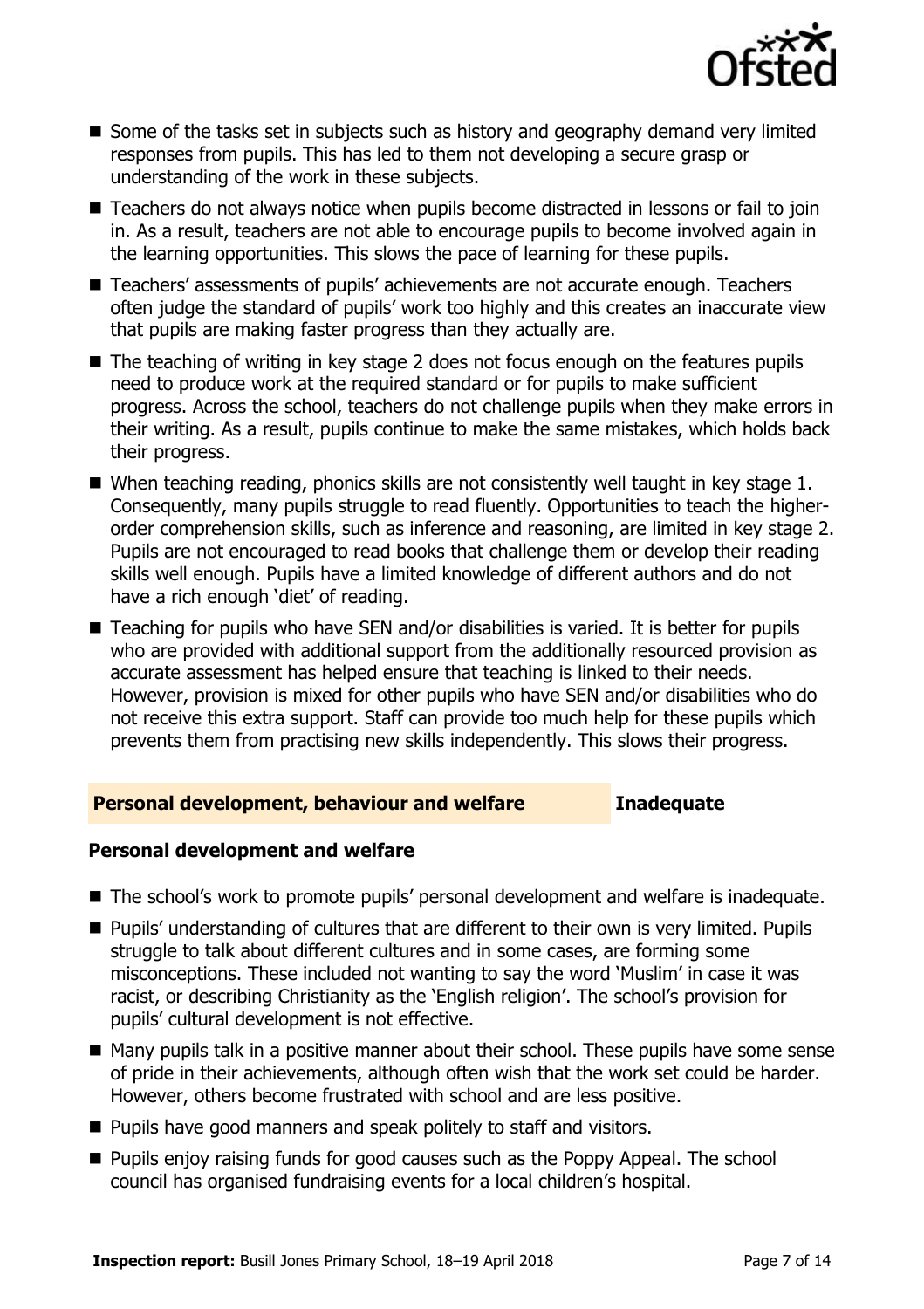

■ Pupils have a good knowledge of how to stay safe when using the internet. Pupils say they feel safe at school and know to whom they should report any concerns.

### **Behaviour**

- The behaviour of pupils is inadequate.
- **Pupils' attendance continues to be very low. It has been well below the national** average for the past three years and continues to fall. Despite the efforts of leaders, attendance has not improved this year. The proportion of pupils who are frequently absent remains very high and more than twice the national average. Pupils who are disadvantaged and those who have SEN and/or disabilities have particularly high rates of absence.
- School records show that behaviour has improved during the last year. Pupils generally remain on task but there can be patches of low-level disruption in some lessons, particularly when pupils do not find their work challenging. Pupils play together well in the playground. Records and discussions with staff indicate that behaviour at such times is also better.
- **Pupils talk fairly positively about behaviour in school. Pupils talk about the school's** rules and how the recently introduced 'behaviour ladder' supports them to make the right choices.
- There has been a high number of incidents when pupils have needed to be restrained by staff to avoid harming themselves or others. Staff have received training in how to deal with these instances. Some pupils have needs which can result in challenging behaviour. The staff from the resource provision handle such incidents most effectively.
- There has also been a higher than average number of fixed-term exclusions during the past two years but this number has started to fall.
- **Pupils report that there is a little bullying or racist behaviour but they feel that staff will** deal with any incidents. However, pupils say that there is little teaching about how to prevent racism happening and how to deal with it.

### **Outcomes for pupils Inadequate**

- Work in current pupils' books and the school's internal assessment information show that pupils make slow progress throughout the school. By the end of Year 6, pupils' attainment is very low in reading, writing and in mathematics. There is little sign of any improvement.
- During the past three years, pupils' progress in key stage 2 in reading, writing and mathematics has been very slow and declining. Pupils' progress in writing was particularly slow. As a result, the standards pupils reached by the end of Year 6 were significantly below national averages. Analysis of current pupils' work shows that this trend is continuing. Pupils are not prepared well for the start of secondary school because they are not equipped with the necessary skills in reading, writing and mathematics.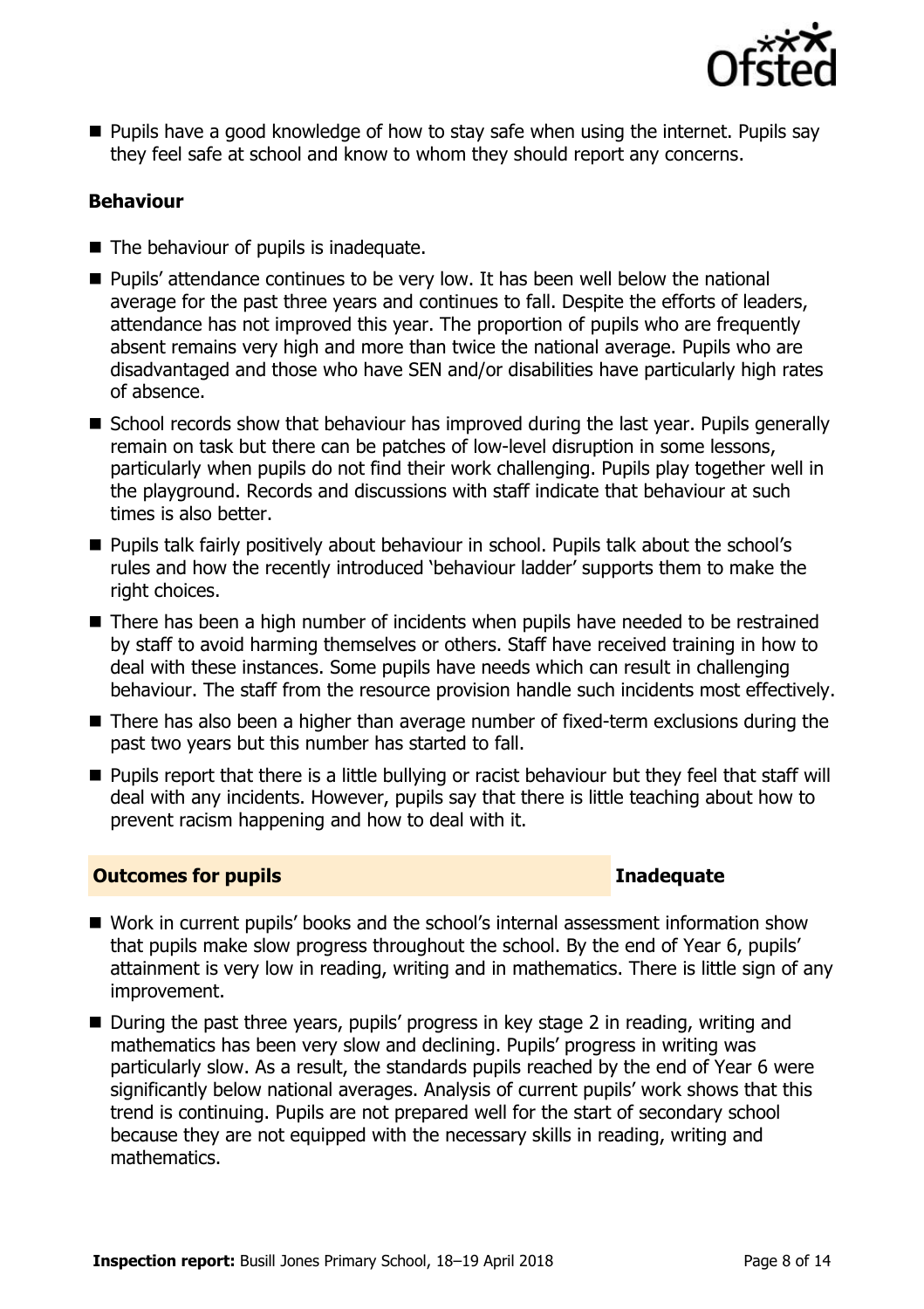

- **Pupils in key stage 1 have started to make faster progress as teaching has improved a** little. In the 2017 national assessments, more Year 2 pupils reached the expected standard in reading, writing and mathematics than in 2016. Work in pupils' books shows that this improvement is likely to be maintained this year although still too few will reach the higher standards.
- The most able pupils significantly underachieve. The school's own assessment records show that very few pupils are working at or are on track to reach the higher standards for their age. Inspectors saw this when looking at current pupils' books. This continues a pattern in recent years of very few pupils in all key stages reaching the higher standards, and particularly in writing.
- Disadvantaged pupils continue to make very slow progress and achieve well below other pupils nationally. In key stage 2, information from tests shows that disadvantaged pupils' progress has slowed during the past three years.
- **Pupils who have SEN and/or disabilities make mixed progress. Leaders recognise this is** the case. Pupils supported with additional help from the resource provision achieve much better than mainstream pupils.
- **Pupils' progress in subjects other than English and mathematics is also slow.**
- **Pupils'** skills in phonics are limited as can be seen when hearing them read and looking at their writing. In 2016, the proportion of pupils passing the Year 1 phonics screening rose close to the national average but this figure fell back to well below average in 2017.

#### **Early years provision Inadequate**

- **From starting points that are below those typical for their age, children make slow** progress. The proportion of children reaching a good level of development by the end of the Reception has been well below the national average for the past three years. From observations of the children and assessment records, there is no sign of improvement this year. As a result, too few children have the skills, knowledge and attitudes necessary to make a successful start to Year 1.
- Children make slow progress because teaching and learning activities are either not challenging or focused enough. Teachers' questioning often fails to make children think. This is particularly the case for the most able, whose achievement is poor. In writing, no children have reached the higher standard by the end of the Reception Year in the last three years.
- Teachers' assessment is a weakness and holds progress back. There is a limited range of observations of learning and little evidence is kept for children's progress across the curriculum. This makes it difficult for staff to plan challenging activities. Some of the assessments are not accurate. Leaders have not ensured that the use of assessment systems by staff is consistent.
- Disadvantaged children do not achieve well. The school's attempts to promote wider experiences to help these children do better has not had any impact. The proportion of disadvantaged pupils reaching a good level of development by the end of the Reception Year in 2017 remained well below the national average for other children.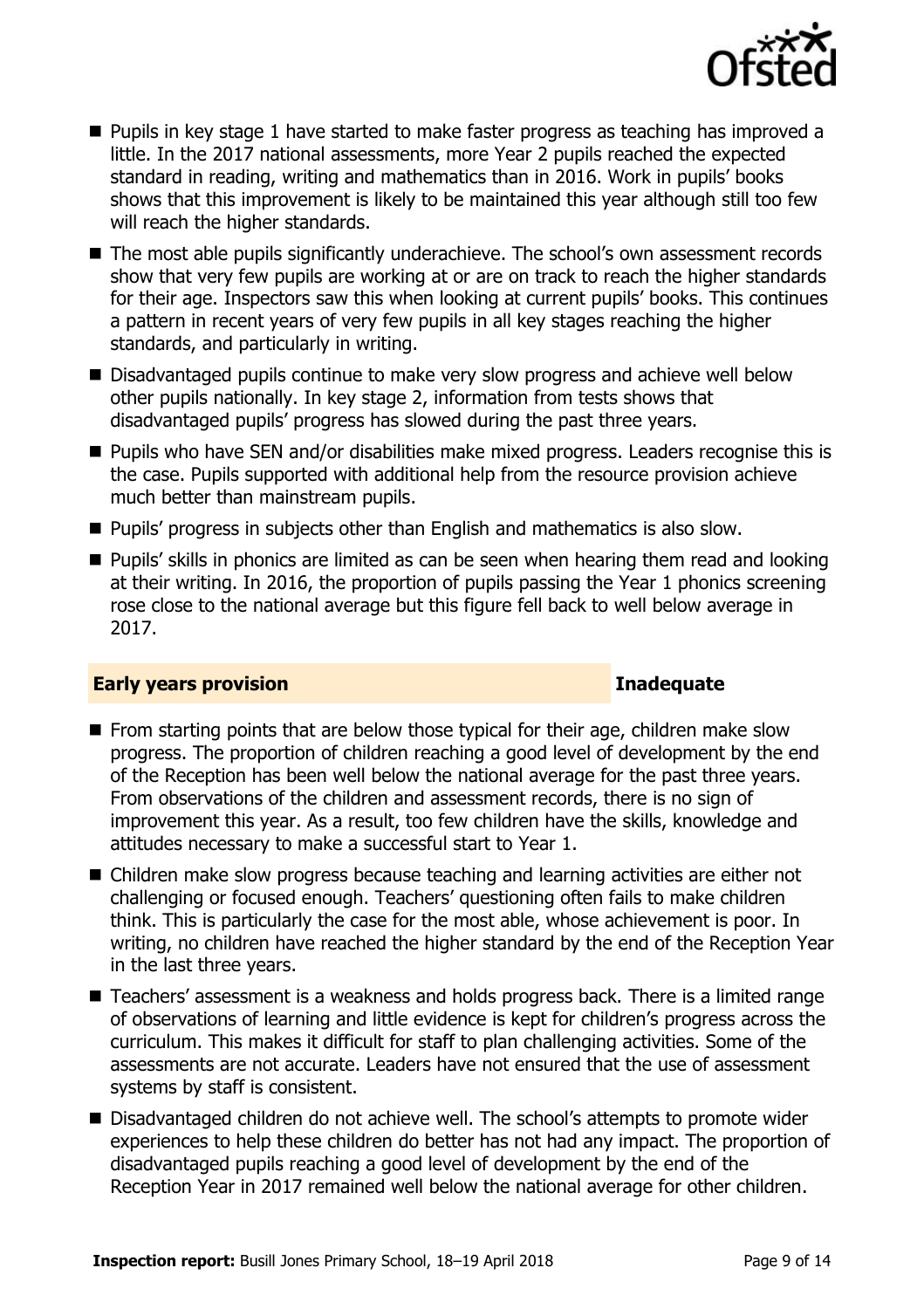

The gap has not narrowed over the past three years.

- The teaching of phonics is not yet consistently good. Leaders have recently changed their approach but children's skills in reading and writing remain limited because of previous weaknesses in teaching.
- Children settle well into their routines that teachers have set up. They are friendly, polite and keen to learn. Behaviour is good and the positive relationships staff have with parents make a strong contribution to this.
- The early years leader is committed and keen to make improvements. She recognises that some assessments are not accurate and is working to sort this out. The leader has secured the commitment of her team to do the best they can for the children.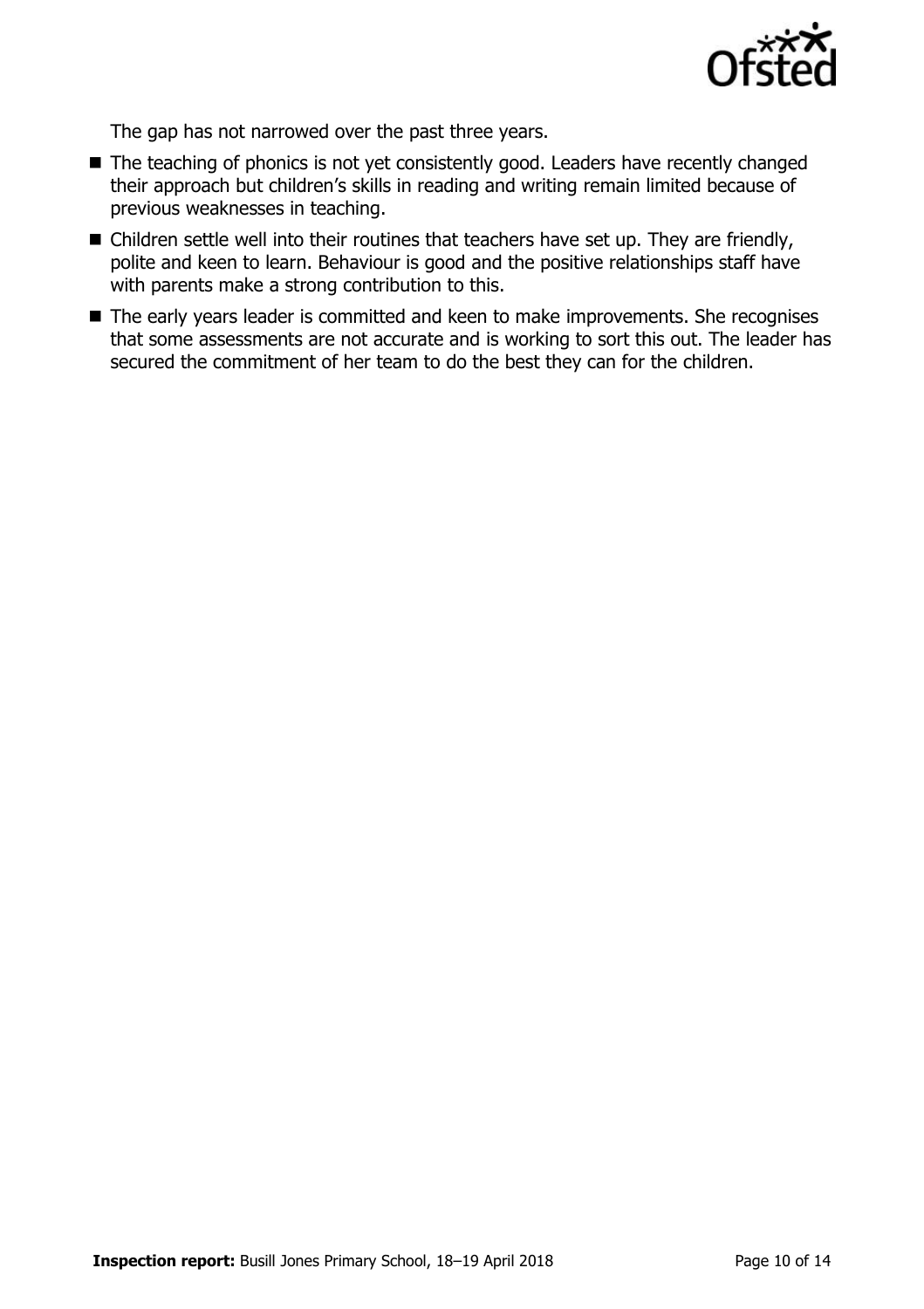

# **School details**

| Unique reference number | 104146   |
|-------------------------|----------|
| Local authority         | Walsall  |
| Inspection number       | 10047598 |

This inspection of the school was carried out under section 5 of the Education Act 2005.

| Type of school                      | Primary                             |
|-------------------------------------|-------------------------------------|
| School category                     | Maintained                          |
| Age range of pupils                 | 3 to 11                             |
| <b>Gender of pupils</b>             | Mixed                               |
| Number of pupils on the school roll | 326                                 |
| Appropriate authority               | The governing body                  |
| Chair                               | Gemma Jones                         |
| <b>Headteacher</b>                  | Mrs Amanda Black                    |
| Telephone number                    | 01922 710700                        |
| Website                             | www.busill-jones.walsall.sch.uk/    |
| Email address                       | postbox@busill-jones.walsall.sch.uk |
| Date of previous inspection         | 24-25 February 2016                 |

### **Information about this school**

- The school is a larger than average sized school.
- The school has a specific resource provision (known as the additionally resourced provision) for 15 pupils who have autism and specific language impairments. This is integrated into the school.
- The school does not meet the government's current floor standards, which set the minimum expectations for pupils' attainment and progress in reading, writing and in mathematics at the end of Year 6.
- $\blacksquare$  Most of the pupils are of White British backgrounds. The proportion of pupils who speak English as an additional language is low.
- The proportion of pupils who have SEN and/or disabilities is above average. The proportion of pupils who have education, health and care plans is above the national average.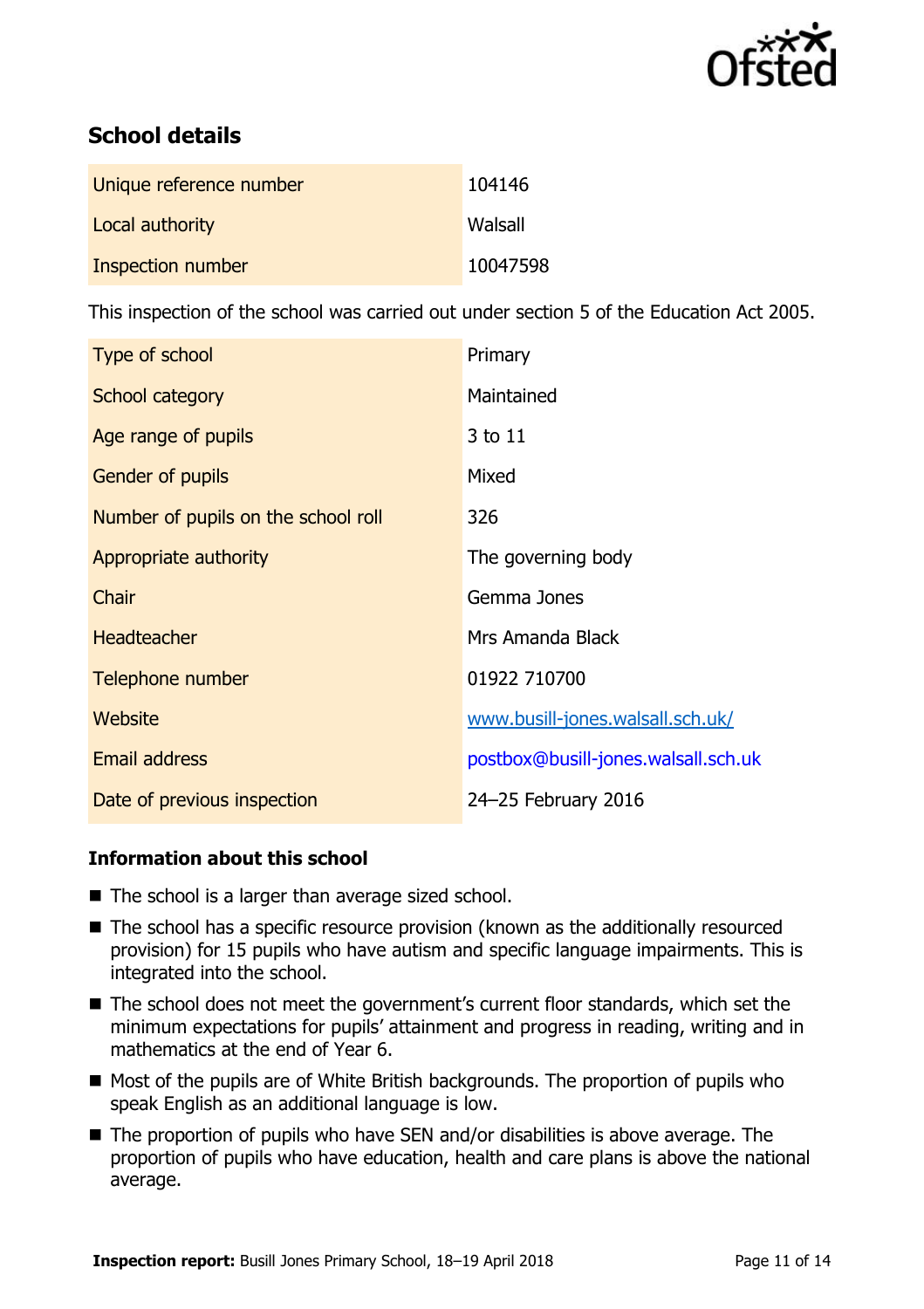

- The proportion of pupils supported by the pupil premium is high.
- The school provides a breakfast club.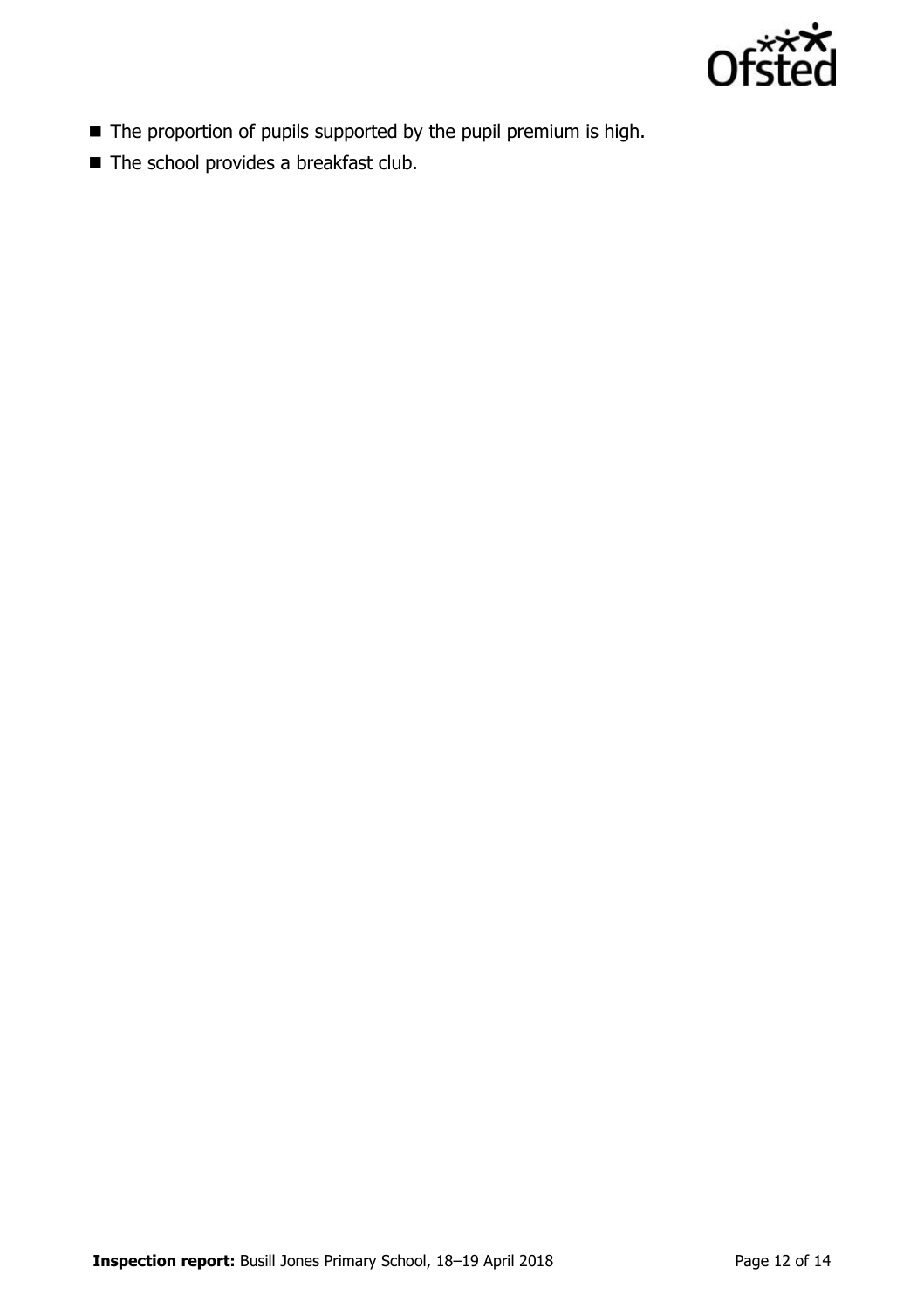

# **Information about this inspection**

- Inspectors observed teaching and learning in classes in all key stages. For many of the observations, they were accompanied by members of the senior leadership team. Inspectors looked at pupils' work in their books and on display. They spoke to pupils about the work they were doing and about what it is like to attend the school. An inspector observed a class assembly. Inspectors also observed and spoke to pupils at play and lunchtimes and talked to staff supervising pupils at these times.
- Inspectors met with senior and middle leaders to discuss aspects of the school's work and arrangements for safeguarding pupils. The lead inspector met with the chair and vice-chair of the governing body and spoke to a representative of the local authority.
- The inspection team looked at a wide range of documents including the school's selfevaluation and plans for improvement; plans for supporting pupils eligible for the pupil premium and the sports and PE premium plans; minutes of the governing body; records of monitoring activities and the performance management of teachers; assessment information; records regarding behaviour, bullying and safeguarding. The lead inspector took account of information on the school's website.
- The inspectors considered the views of 13 parents from Ofsted's Parent View questionnaire and spoke to some parents at the start and end of the school day.

#### **Inspection team**

| Jonathan Moore, lead inspector | Ofsted Inspector        |
|--------------------------------|-------------------------|
| <b>Lisa Buffery</b>            | Ofsted Inspector        |
| Johanne Clifton                | <b>Ofsted Inspector</b> |